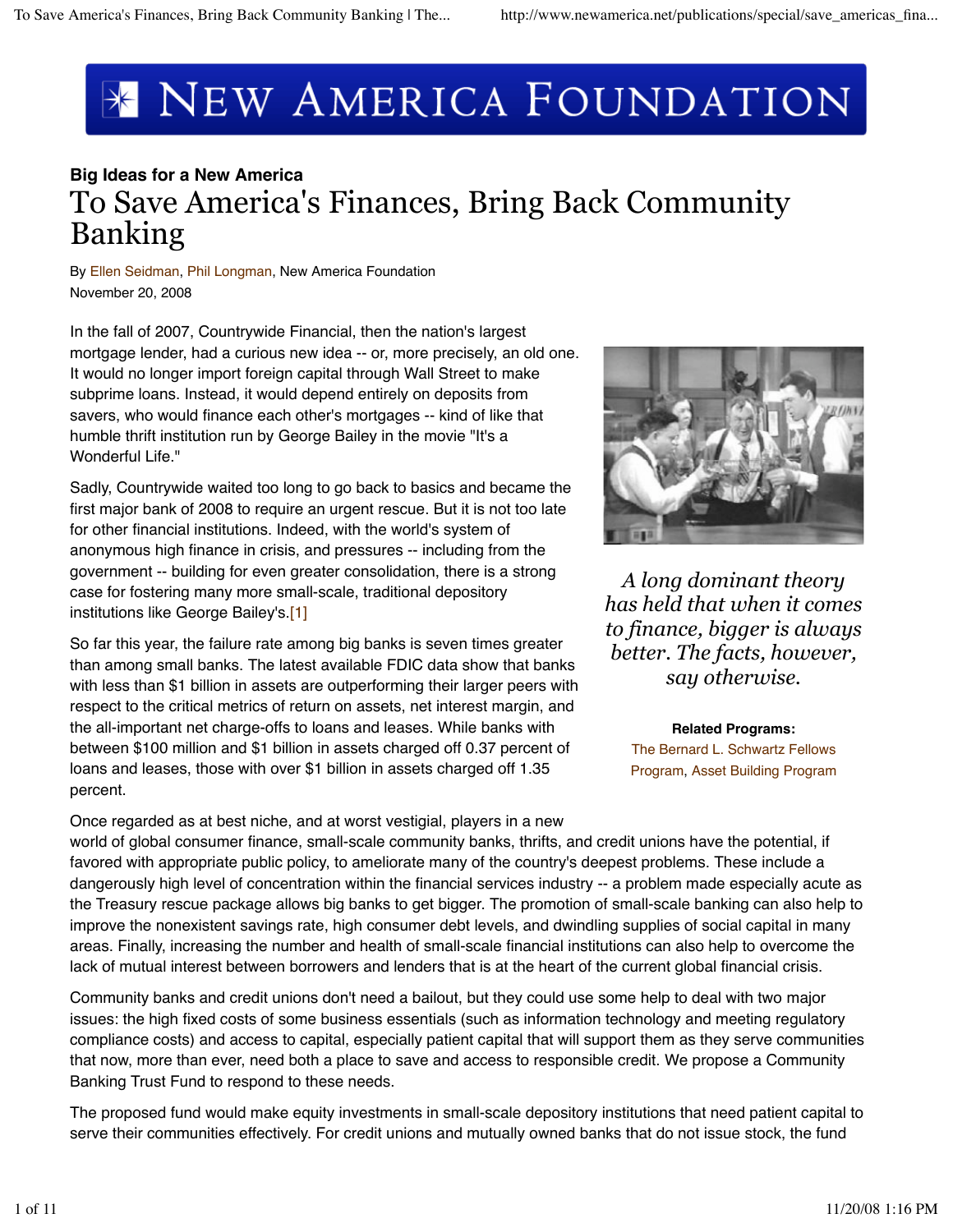would provide net worth certificates, which would count as equity, but pay a set interest rate.<sup>[2]</sup> In addition, the fund would make technical assistance grants to cover critical investments in areas such as information technology and disaster recovery.

The fund would encourage these institutions to offer financial services that are limited in many communities, such as lending to local businesses and homeowners, safe and convenient mechanisms for savings, and transactional, cash management, and investment services. Eligibility would be limited to banks, thrifts, and credit unions with a record of service to their communities as measured by high loan-to-deposit ratios, a high level of local lending, local deposits, local boards of directors, and high ratings under the Community Reinvestment Act.

We propose to start the fund with a one-time infusion of \$30 billion from the \$700 Treasury rescue package -- an amount proportional to that which the Treasury has announced it will invest in the biggest banks.<sup>[3]</sup> On an ongoing basis, the fund would be paid for through a tax of no more than 0.5 percent of the amount of newly issued assetbacked securities -- the very type of derivatives that have been at the core of the current financial crisis.

#### **Why Size Matters**

A long dominant theory has held that when it comes to finance bigger is better. According to the theory, large financial institutions are more efficient due to their economies of scale and, more importantly, because of their ability to match lenders and borrowers wherever they might be around the world. Banks with global reach can take capital from wherever it is in oversupply (say, China or the United Arab Emirates ) and direct it to places where it is in undersupply, no matter how distant (say, Stockton, California, or East Cleveland, Ohio).

This has been the central argument for financial deregulation over the last generation. In the late 1970s and 1980s, small banks and thrifts lost many of the regulatory protections that prevented other financial institutions from competing for their business. In 1994, large bank holding companies secured the freedom to set up branch networks outside their home states, thereby extending the typical distance between borrowers and lenders to first, regional, and then, national, scale. At the urging of the then Federal Reserve chairman Alan Greenspan, Congress, and the Clinton administration repealed the Depression-era Glass-Steagall Act in 1999. As the barriers between commercial banks, investment houses, and insurance companies subsequently came down, complex hybrid institutions emerged that put a global-scale distance between borrowers and lenders.

Under the new financial order, anonymous global-scale "transactional banking" replaced small-scale "relationship banking." Small-scale banks could not compete on price. Some lacked the capital to invest in information technology, and meeting regulatory challenges took proportionately more effort: it could take as long as 40 minutes to get through the paperwork simply to open an account. Big banks, taking advantage of deregulation and their economies of scale, continued buying up community banks or shooting out new branches and ATM networks across state lines. Internet mortgage originators, like Lending Tree, ran television commercials mocking the idea that a consumer would show personal loyalty to any one bank or banker. "When Banks Compete, You Win" was Lending Tree's slogan; relationship banking was for chumps, transactional banking was for the savvy.

As transactional banking expanded, the number and market share of small-scale financial institutions shrank dramatically. In 1985, there were 14,000 community banks with inflation-adjusted assets of less than \$1 billion. Today, their number has been cut in half. Credit unions have also experienced a decline in numbers. Because of that decline, many communities, and especially many neighborhoods in urban America, have lost most or all of their local depositories. Not only has this left people in many communities with no place to open a savings account or take out a small loan (aside from payday lenders), it has also dried up a critical source of lending to small businesses since, according to the Federal Reserve, community banks make nearly three times as many small business loans on a dollar-for-dollar basis as do large banks.

With the benefit of hindsight, however, we can see two clear facts that call into question whether global-scale finance really is more efficient than small-scale banking. First, the new system invested the world's savings in a spectacularly irrational manner. The money that poured into underwriting mortgages on McMansions and tract houses in automobile-dependent, jobless suburbs, it is now obvious, could have been more profitably invested in just about anything else -- in, for example, rebuilding America's crumbling infrastructure, converting to sustainable energy sources, or constructing affordable rental housing near good jobs and schools.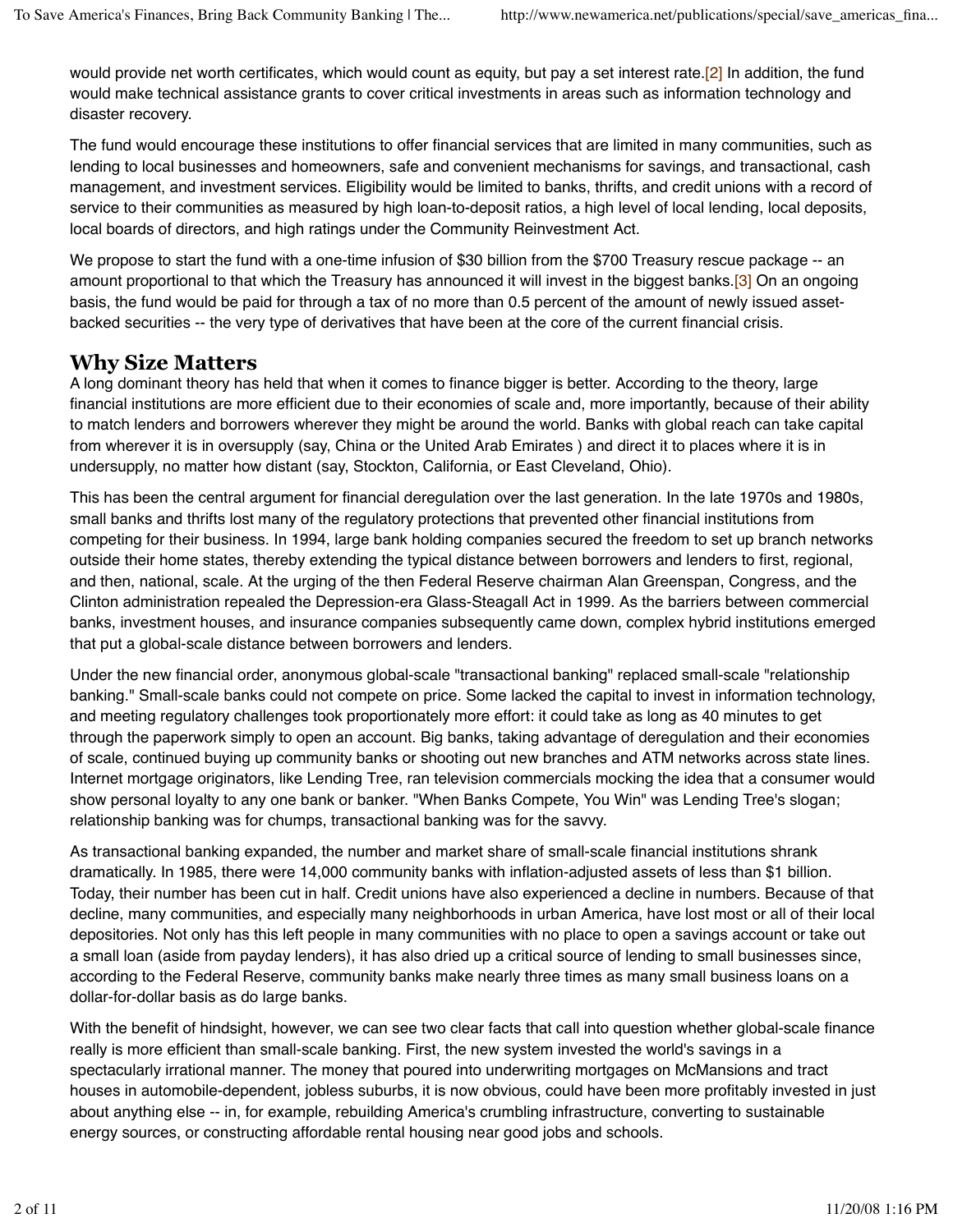In contrast, small-scale financial institutions generally avoided subprime lending and related derivatives, concentrated on traditional mortgage and small business loans, and today are in comparatively good shape. Though vulnerable to a downturn in the economy, with few exceptions they appear to be resistant to the financial contagion striking down larger institutions. So is bigger really better?

The second clear fact that emerges with hindsight is that it was the lack of a relationship of mutual interest between lender and borrower that was at the heart of the breakdown in global finance. All the different players in the system, from mortgage brokers to investment banks peddling "asset"-backed securities had little interest in whether consumers could actually afford their debt.

Unlike a traditional community bank, for example, few lenders held on to even some of the mortgages they wrote. Nor did they depend on deposits from the same people to whom they made loans. Instead, most of their money was made on fees. When faraway funding sources without any understanding of who or what they're funding substitute for local depositors, when loans can be sold without effective recourse, when borrowers are told not to worry about repayment because never-ending refinancing will be available, everyone loses.

In traditional small-scale banking, by contrast, there is a mutuality of interest between borrower and lender. This mutuality has both a soft and a hard side. On the soft side, small-scale banking means that savers, borrowers, and lenders all have a heightened ability to judge each other's character and to hold each other accountable. They are all members of a community and, as such, subject to social pressures to act responsibly. George Bailey didn't write loans containing improvised explosive devices in part because he saw his customers regularly around Bedford Falls and knew his thrift's business depended on his good reputation. His customers, in turn, would face the opprobrium of their neighbors if they walked away from their loans.

In small-scale banking, borrowers and lenders also know each other's prospects better than borrowers and lenders on opposite sides of globe. Put another way, small-scale banks are rich with what Federal Reserve Chairman Ben Bernanke calls "informational capital," which they develop through "gathering relevant information, as well as by maintaining ongoing relationships with customers."[4]

Or as the Federal Reserve Bank of Dallas put it with more prescience than it probably realized in a 2004 report: "While lending decisions have increasingly relied on data-rich statistical analyses, in many cases the most relevant indicators regarding the creditworthiness of individual small businesses still take the form of firsthand information gained through close lender-borrower relationships."[5]

George Bailey put it even better in his clinching argument to his panicked depositors in "It's a Wonderful Life." The residents of Bedford Falls could rest assured that their money was safe, he said, because they knew each other: "Well, your money's in Joe's house. That's right next to yours. And in the Kennedy house, and Mrs. Macklin's house, and a hundred others. Why, you're lending them the money to build, and then, they're going to pay it back to you as best they can."

High levels of informational capital also mean that default rates are lower than they otherwise would be, as proven by the ability of faith-based and other tight-knit credit unions to offer payday loans at nonusurious rates. Large stocks of informational capital also mean that lending based on character becomes possible, so the bright young man or woman with a strong business plan doesn't get turned down just because his or her proposed business doesn't have exactly the debt service coverage expected.

As the Federal Reserve notes, "Locally focused community banks have a clear advantage at assessing the creditworthiness, and monitoring the ongoing condition, of small and medium-sized businesses. These loans are customized to reflect the idiosyncrasies of these borrowers, and cannot be 'put in a box' for credit-scoring and securitization."[6]

There is also a harder side to the mutuality we are proposing to restore between borrower and lender by encouraging small-scale banking. Institutions that largely depend on depositors to whom they also make loans have strong financial incentives to avoid predatory lending and to inculcate thrift in its broad, full meaning. Such institutions need their customers to strike the right balance between saving and borrowing, because otherwise the institution either falls short on deposits or gets stuck with too many defaults.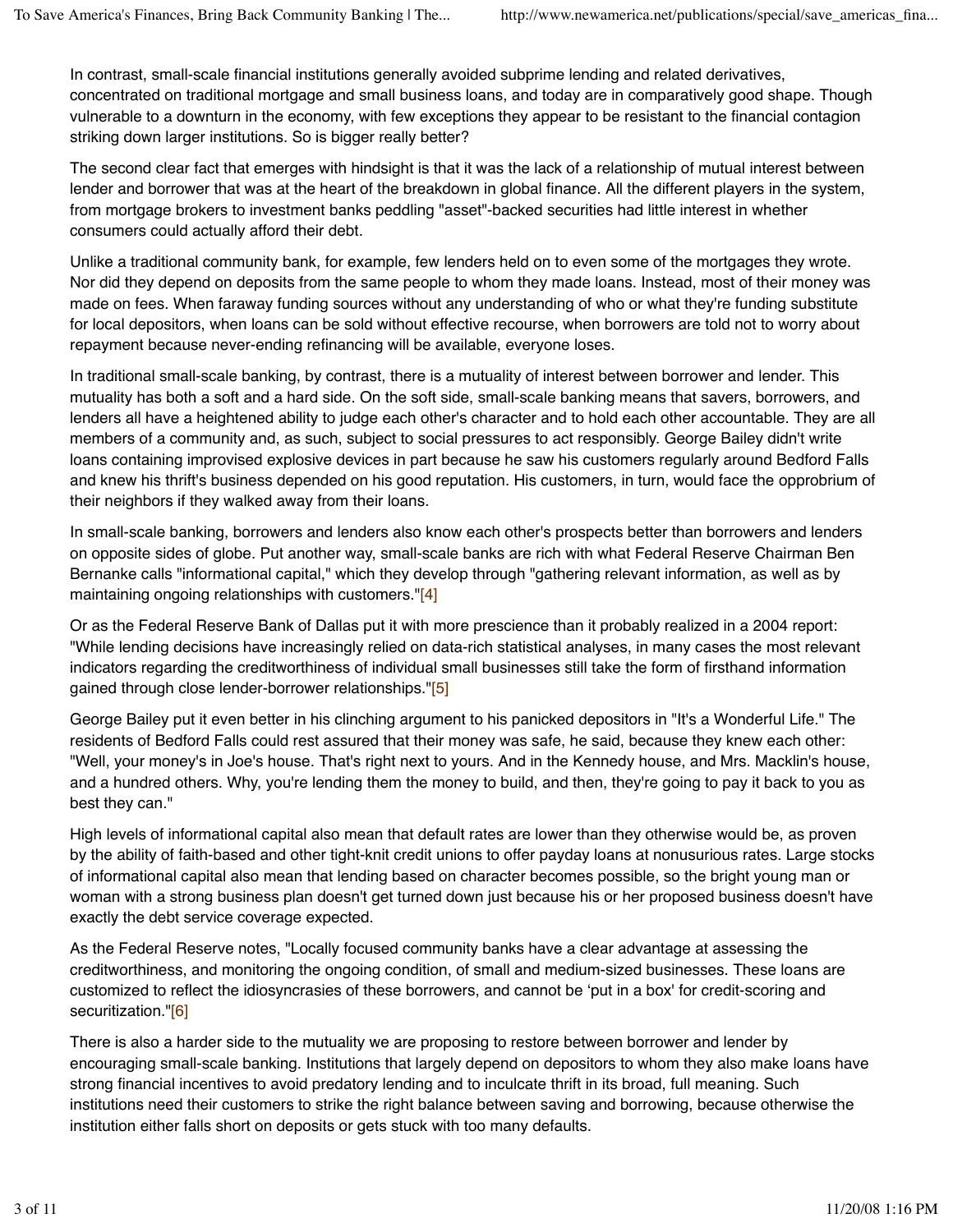This is why, in the past, banks put so much effort into promotions such as "Thrift Week," a national institution which, older readers will remember, started each year on Benjamin Franklin's birthday until it petered out in the 1960s. It is why even into the 1970s, banks and thrifts would offer you a toaster if you opened a savings account, and why they tried to inculcate thrift in youngsters through school banking programs. Banks, to a much larger extent than today, only thrived if their customers did as well because they needed customers who both saved sufficiently and were not ruined by debt.

Small-scale financial institutions also a have a much deeper mutuality of interest with the communities they serve than do distant bank holding companies, much less national payday lender chains and mortgage originators. If the local economy goes down, so most likely does the local community bank because it does no business elsewhere. This relationship makes small-scale banking more vulnerable to local downturns, to be sure, but historically it has also created a virtuous spiral in most communities. Local bankers have long played a self-interested role in bringing their town's business community and civic groups together to solve common problems, thereby helping to preserve and build the social capital needed to bring prosperity.

In a Grant Thornton survey of community bank chief executive officers conducted in 2001, almost all reported participating in civic groups (94 percent) or their local chamber of commerce (92 percent). More than half reported that their banks supported local relief efforts and gave special help to low-income segments of the community.[7] The absence of civically engaged local bankers is a growing problem in the many parts of the country where sweeping bank consolidations have put most banking business in the hands of a few giant institutions headquartered far away, and where responsible community banks and credit unions have been further weakened by payday lender franchises that have become more common than Starbucks or McDonald's.

None of this is to say that small-scale banking is virtuous in every respect. In the past, if you couldn't form a good relationship with your community's bankers -- perhaps because you were from the wrong ethnic group, or just unpopular -- you were often out of luck. Community banks have frequently been clannish in choosing their customers. They have also been known to take in deposits from customers in poorer neighborhoods while reserving their loans for customers in richer neighborhoods.

However, public policy has ensured that community banks are investing in their own communities. For three decades before the current financial crisis, for example, the Community Reinvestment Act nudged banks large and small into lending in areas that were previously "redlined" -- that is, avoided by banks. (Although some conservatives have recently been eager to tar the Community Reinvestment Act as being responsible for the current crisis, numerous studies have shown that the overwhelming number of bad subprime loans were made by financial institutions not covered by the act.)

Moreover, even without federal regulation, small-scale banking has always offered an opportunity for excluded groups to help themselves in the face of discrimination. In 1913, for example, there were more than 200 "immigrant banks" -- including 55 for Italians, 22 for Germans, 16 for Poles, and 6 for Jews -- in Chicago alone.[8] Many such immigrant banks survive today and have since shed their exclusivity. Suburban Baltimore's Madison Bohemian Savings Bank, for example, no longer limits its loans to the Bohemian farmers of Hereford county -- or even to Bohemians.

## **Policy Levers**

What policy levers are available to encourage the growth of responsible, small-scale financial institutions? One, obviously, is continued regulatory crackdown on predatory lenders. Close the predators down, and more space will be created for traditional financial institutions dedicated to thrift and mutuality of interest. When Washington, D.C. finally shut down payday lending, local credit unions saw an upsurge in business.<sup>[9]</sup>

The creation of national standards for mortgages, credit card contracts, and other loan products would also help level the playing field between responsible and irresponsible lenders. Columbia Law School's Ronald Mann has suggested that credit card contract terms be standardized so as to limit competitive differences to a small set of clearly identified and relatively easy-to-comprehend terms (the interest rate and various fees).[10] The behavioral economists Michael S. Barr, Sendhil Mullainathan, and Eldar Shafir have suggested that all mortgage borrowers be first offered a 30-year fixed rate mortgage or similarly safe adjustable rate product. Turning down one of these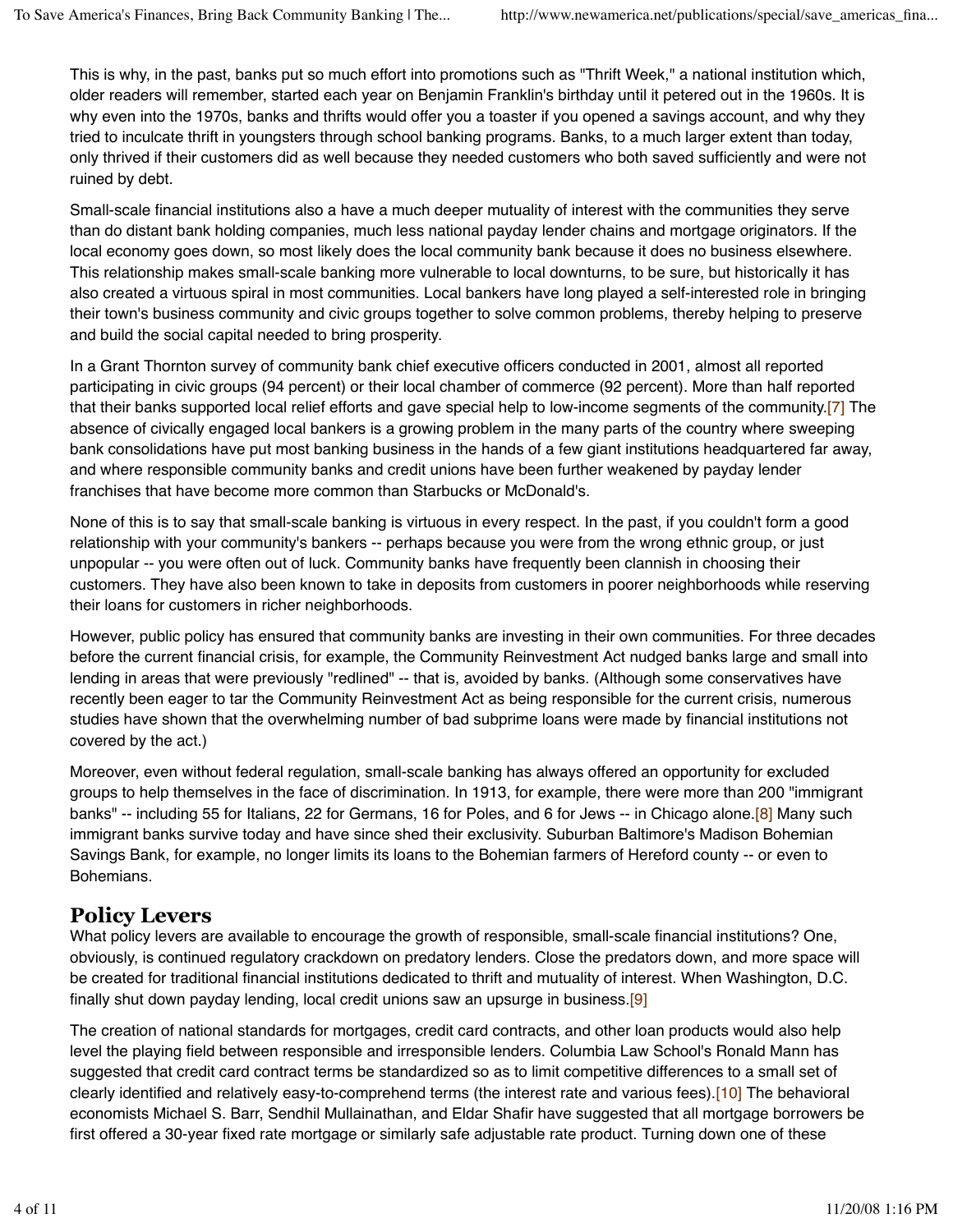products in favor of a more complex loan would require especially clear and explicit disclosures. If such disclosures were not made, the borrower could use the failure as a defense against foreclosure if an alternative loan turned bad. They have made similar suggestions regarding credit cards, like a default payment plan that would pay off the debt in a reasonable period of time.[11]

These are important steps toward restoring responsibility in the consumer credit markets. However, they do not directly address the breakdown of mutuality between borrower and lender, which is the ultimate source of the financial system's breakdown and the problem that the small-scale banks and credit unions can best fix.

To increase the number of small-scale financial institutions, we have to address their biggest challenge, which is access to patient capital. They need funds that can be leveraged eight or ten times over to make good loans in the community -- at rates and terms that generate a reasonable, if not a spectacular, rate of return. Badly burned by losses on Wall Street and their experience with exploding mortgages, many Americans are already redirecting their savings to insured deposits and seeking as well to forge a personal relationship with their bankers -- trends that bode well for community banking. Still, a robust community banking sector requires funding beyond local deposits.

Even purely mutual institutions, which are owned by their customers -- like the traditional mutual savings bank or a credit union -- need access to funding sources beyond their deposits in order to maintain even a modest return. This is primarily because of imbalances between the geography and timing of deposits and the demand for loans. Institutions in lower-income and smaller markets find it particularly difficult to fund themselves exclusively with local deposits.

There are essentially five ways a bank or credit union can expand its ability to lend funds beyond those provided by local customer deposits: raising deposits outside the local area, borrowing against assets (using the loans it holds as collateral), selling loans, earning income from other sources such as fees, and raising more equity capital from investors. A major challenge facing community banks is whether they can access these sources while retaining their community connection.

**Raising nonlocal deposits.** Raising deposits beyond the local area has always been difficult and expensive for community banks. This has been mitigated to some extent by the advent of the Internet and, perhaps more importantly, by the Certificate of Deposit Account Registry Service. The CDARS interbank network allows some 2,500 banks, many of them small, to attract insured deposits of up to \$50 million while retaining a relationship with the depositor, rather than sharing it with other banks and a broker, as is the case with traditional brokered deposits. [12] Although some banks have been successful at raising long-term, relatively cheap deposits this way, others have found out-of-area deposits to be short term, more expensive than those raised at home, and not available to institutions that are under financial stress. [13]

**Borrowing against assets.** Community banks and credit unions have access to the Federal Home Loan Bank system, as well as to other sources of secured wholesale funding, which enable them to borrow against high-quality assets. Because of the Home Loan Bank system's status as a government-sponsored enterprise, the cooperative nature of the system, and economies of scale, Home Loan Bank advances are cheaper than other forms of borrowing, although generally more expensive than deposits gathered from local customers. However, while this borrowing resource has held up relatively well through the current credit problems, there are limits on its use, including cost, availability of acceptable collateral, and regulatory pressure to restrain it (in part because Home Loan Bank advances reduce assets available to the FDIC in the event of a bank failure).[14]

**Selling loans.** Loan sales, meanwhile, have become substantially more difficult in this environment. This is especially the case with sales of home loans made to any but the most conservatively defined perfect customers. The private secondary market has largely shut down, and Fannie Mae and Freddie Mac, even in conservatorship, have put in place restrictions that make sales of the moderate-size mortgages needed by the bulk of the population difficult. It is particularly hard for a community bank to make a loan sale to Fannie and Freddie if it wishes to retain the payment, or servicing, relationship with its local customers, as many do and more should.[15]

**Fee income.** Fee income is an area where community banks have consistently lagged larger institutions. In part, this is a function of the "originate and hold" -- or at least the "originate and service" -- strategy that builds the mutuality of interest between lenders and borrowers. But it is also due to the laudable fact that community banks have been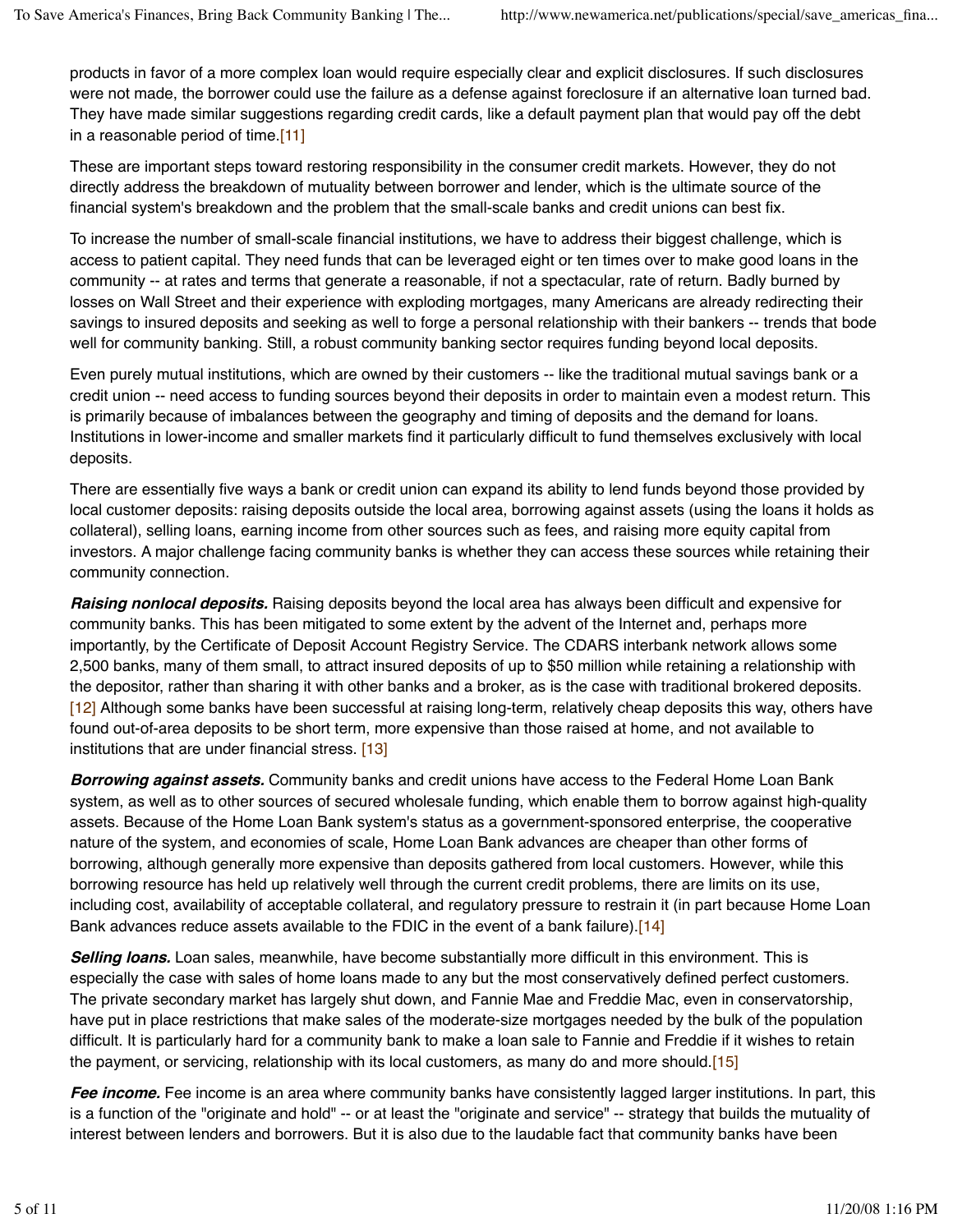significantly smaller players in the credit card market, where frequently abusive fees can account for much of the revenue.

**Equity.** The biggest problem facing small banks today, however, is attracting long-term equity capital from stockholders. Most small banks are privately held, and even for those that are not, interesting the public in banks stocks is not easy.[16] This problem could get worse for small banks if, after all the bailouts, just a few giant financial institutions control most banking. This outcome now seems more likely, especially since it has become government policy, under the Treasury's Troubled Asset Relief Program (TARP), to favor large institutions with the lion's share of equity infusions.

Small banks have always needed a proportionately higher level of equity because of their higher cost structure, their lack of diversification, and (for the majority that are either mutually owned or closely held) their lack of easy access to the capital markets. In the current market environment, particularly with reduced access to loan sales, community banks and credit unions that want to step up their lending need sources of additional capital. Equity is important both as a risk cushion and as the basis for leverage. Even conservative small banks leverage each dollar of equity into about \$7 of loans. For communities banks serving low-income areas, accessing additional capital can be particularly difficult, but the additional opportunity to lend generated by the equity is especially important.

## **The Community Banking Trust Fund**

To solve these obstacles to greater mutuality of interest between borrowers and lenders, we propose the establishment of a Community Banking Trust Fund. As previously stated, the fund would make equity investments in small-scale depository institutions that need patient equity capital to serve their communities effectively. In addition, the fund would make nontaxable technical assistance grants to cover critical investments in such areas as information technology and disaster recovery.

Currently, some small-scale banks and credit unions deeply involved in community building have access to equity capital and grants through the Community Development Financial Institutions Fund, which provides a useful model. Unfortunately, its resources are subject to the whims of the congressional appropriations process and cumbersome to access. Moreover, the CDFI Fund has never had an appropriation in excess of \$120 million, making it far too modestly funded to make much of a difference.[17]

By contrast, the Community Banking Trust Fund would be of a size commensurate with the sector's needs and have a stable, dedicated source of funds. Although qualified institutions would not have to compete with each other to obtain these funds (dividend payouts and other forms of return on investment, for example, would be standardized) equity infusions would flow only to those that demonstrated their need for additional support to enable them to continue to serve their communities effectively.

These equity infusions would be structured to take into account the corporate form of the receiving institution, whether a credit union, a mutually owned bank, a Subchapter S corporation, a regular corporation that is privately held, or a publicly traded entity. For example, banks in corporate form might sell the government nonvoting common stock (with the requirement that no dividend be paid to other shareholders unless the government were paid a dividend at the same rate). For Subchapter S banks, the dividend payout to the government would be modified to take into account the lack of a tax at the corporate level. Mutuals and credit unions could receive net worth certificates, which would count as equity but pay a set interest rate.[18]

Only banks and credit unions that won formal designation as community banks or credit unions would be eligible to participate in the Community Banking Trust Fund. Currently, "community bank" is an industry term that has no specific legal definition.[19] Generally, it refers to smaller, local banks that concentrate on personal service. Some cater principally to upscale citizens and small business owners who demand personal attention. Others, typically known as community development banks, have social missions and are deeply involved in local community building efforts. But there are also banks with as much as several billion dollars in assets and far-flung branch networks that call themselves community banks. Some of these, especially those made up of formerly independent banks that retain their identity, still are. Others use the moniker mainly because they once were community banks and the phrase has a nice ring to it.

Under our proposal, to become a federally designated community bank or credit union, and therefore eligible for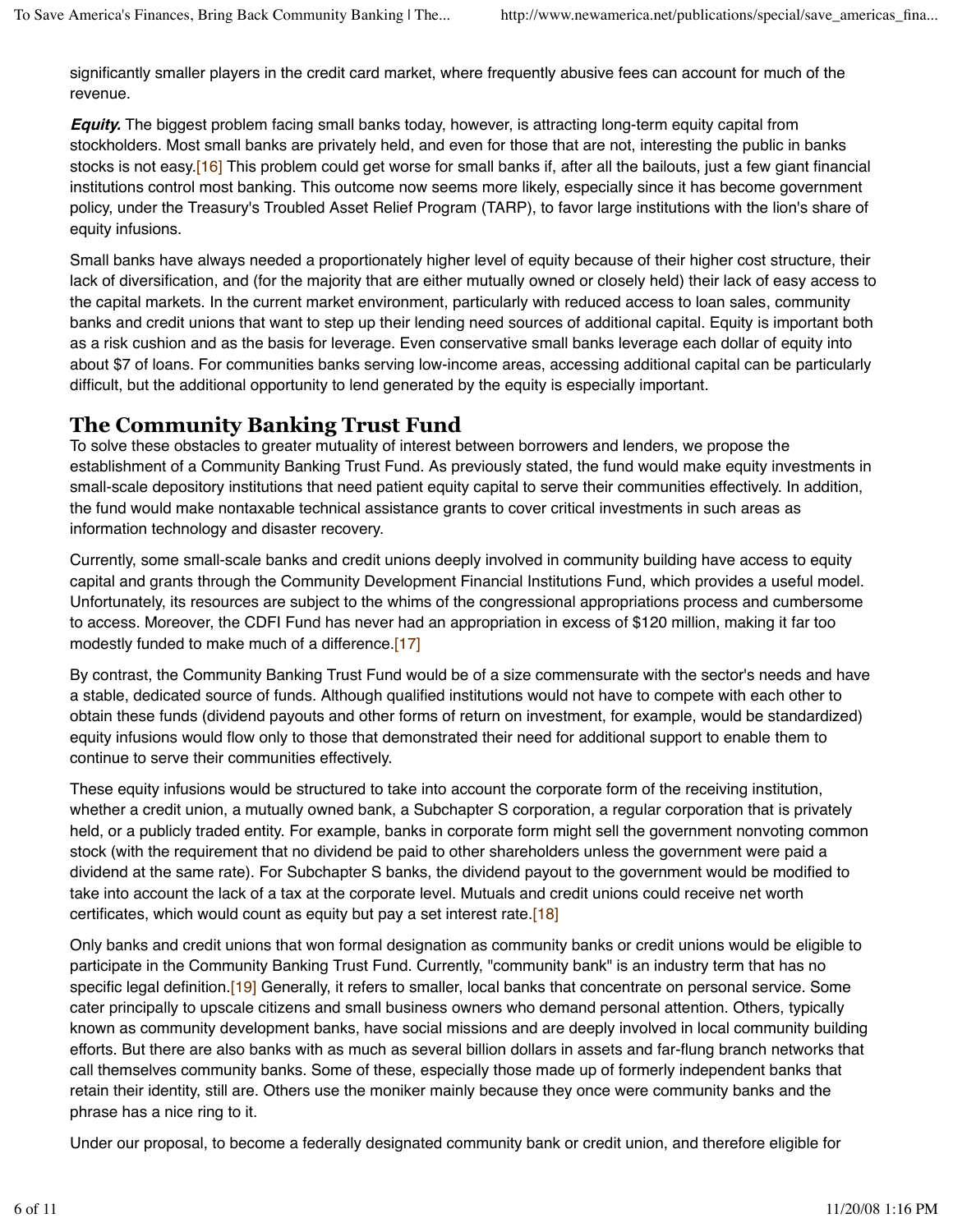equity investment from the Community Banking Trust Fund, an institution would have to remain small. We define small as holding assets of no more than \$5 billion. Participating institutions would also be required to seek out local deposits, and concentrate the vast bulk of their lending (say, 70 percent) on home mortgages, multi-family mortgages, and consumer, business (including nonprofit), and local government loans within a limited geographic area.

They would also have to show demonstrable investment in their local community through high loan-to-deposit ratios, coupled with a high market share of local depositors (taking into account the ability of the community to provide deposits). That means service to the entire community, including minorities, immigrants, and those of modest means. No country club banks need apply. Other criteria would include having board members who are of the community and the performance of community service by officers and employees of the bank.

Criteria such as an outstanding rating under the Community Reinvestment Act<sup>[20]</sup> or the "Development Lending Intensity" and "Development Deposit Intensity" metrics created by the National Community Investment Fund could also be used.[21] We expect that as the system evolved additional metrics would be developed, including in particular measures specifically appropriate to credit unions.

#### **Funding**

How much money are we talking about? The Treasury Department has announced that it will invest up to \$250 billion in preferred stock in banks and thrifts, at the rate of between 1 percent and 3 percent of an institution's risk-weighted assets. (This is the dollar amount of assets such as loans, increased or decreased according to regulatory standards to reflect their riskiness.)[22]

As of June 30, 2008, total risk-weighted assets of banks and thrifts with under \$1 billion in assets were about \$1.1 trillion. Thus, banks and thrifts of this size could conceivably receive between \$11 billion and \$33 billion from the Treasury's program. As of June 30, 2008, the assets of all credit unions totaled \$740 billion, with \$328 billion of that in credit unions under \$500 million in assets. Using the same analysis, if credit unions were eligible for the Treasury program, their share would be between \$7 billion and \$21 billion. In comparison, each of several large banks got infusions of \$25 billion.

Another way to estimate the initial cost of supporting small institutions in a manner commensurate with their larger brethren, while taking into account their need for higher equity ratios, is to look at what it would take to bring the relevant group to a capital ratio of 13. This is in line with traditional levels for healthy, smaller institutions. Based on the June 30 data, it would take a total of \$73 billion to bring the aggregate capital of all banks with less than \$5 billion in assets and all credit unions to this level.<sup>[23]</sup>

However, this is a huge overestimate of the amount that would actually be needed to support true community banking effectively. First, not all banks and thrifts with under \$5 billion in assets, and not all credit unions, will qualify for public investment under the standards set out above. Second, of the group that qualifies, not all institutions will need the money or will apply for it. Many may feel comfortable with a lower equity ratio, or uncomfortable with any sort of government equity ownership. And some institutions (including some of those that ceased being real community banks and invested in speculative real estate far from home) may be so troubled that a government investment would be unwise.

To get a more realistic (though still high-end) estimate, we assume a take-up rate of 50 percent for banks and thrifts of under \$1 billion in assets and for all credit unions. We also assume a take-up rate of 20 percent for banks and thrifts in the \$1 billion to \$5 billion category, a greater proportion of which would have difficulty qualifying as community banks. On this basis, the Community Banking Trust Fund would need a one-time infusion of about \$30 billion.

How much would this cost on an ongoing basis? The needed level of support can only be approximated. As discussed above, most small institutions are doing well. But let's assume that each year the group in the aggregate would need about one-half of 1 percent of assets to ensure its continued ability to meet community needs. Assuming take-up rates remain constant, that works out to a total annual cost of about \$7 billion.[24]

Where would this funding (as well a much smaller amount for grants for technology upgrades and similar needs)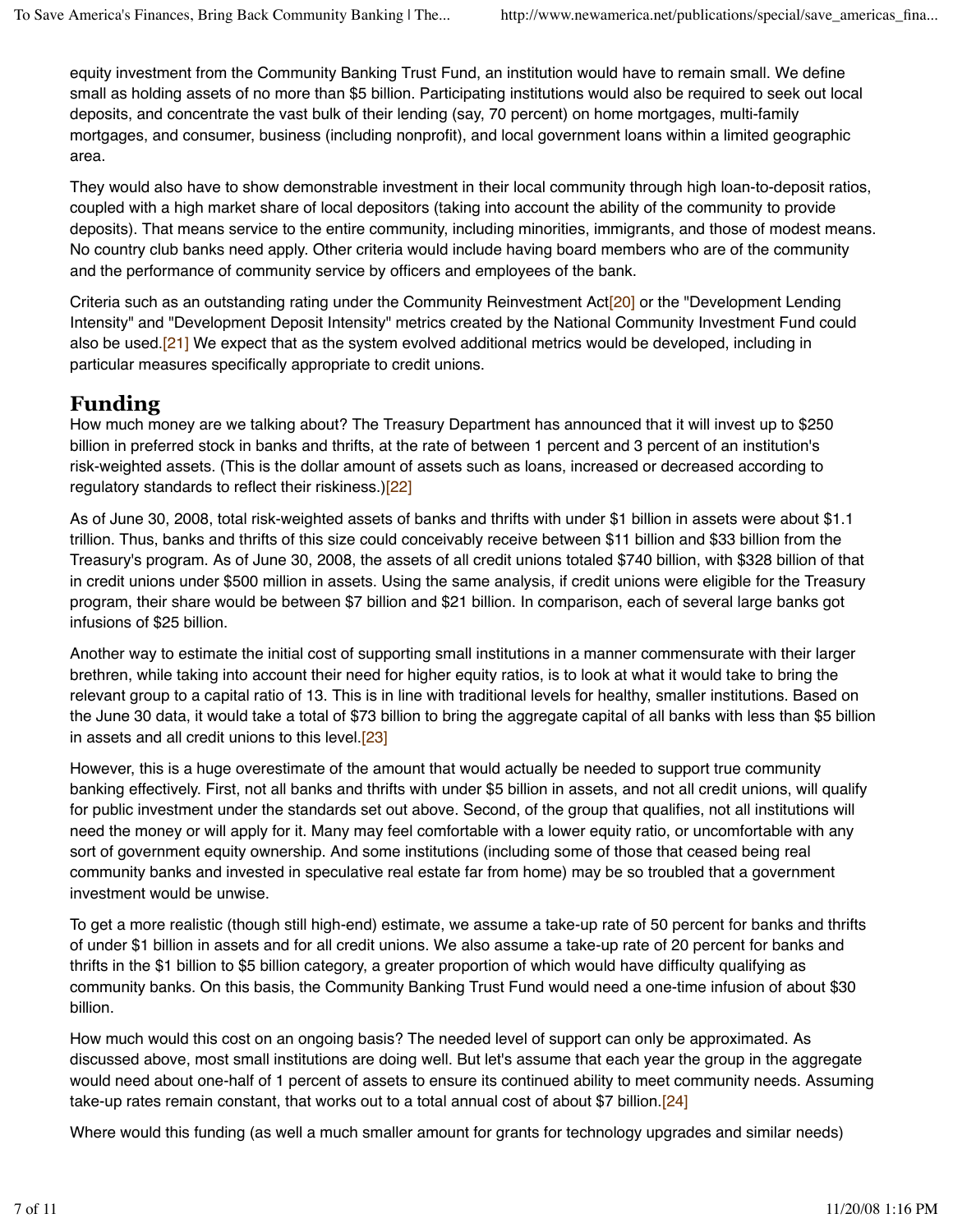come from? We propose that on an ongoing basis, the funding for both equity and grants come from a tax on securitized loan transactions, which are the type of transactions that have the least mutuality between borrower and funder, the lack of which led to the current crisis.

Issuance of asset-backed securities peaked at about \$3.2 trillion (\$2 trillion of mortgage debt and \$1.2 trillion of other such securities) in 2006. This market has declined substantially since, and will probably be depressed for some time. Looking back to the beginning of the recent bubble, in 2001 issuance of asset-backed securities totaled about \$2 trillion (\$1.6 trillion of mortgage debt and about \$400 billion of other such securities). A tax of about one-half of 1 percent (0.005) of the dollar amount of asset-backed securities issued annually would be more than sufficient to finance the Community Banking Trust Fund to a level that would meaningfully check the financial service sector's overall tendency toward consolidation and lack of mutuality.

The notion that big market players with government backing should support those that are more community-oriented is hardly unprecedented. The Federal Home Loan Banks have long been required to set aside 10 percent of their annual net income to support the Affordable Housing Program.[25] Moreover, since the summer of 2008, Fannie Mae and Freddie Mac have been required to contribute an amount equal to 4.2 basis points (0.042 percent) of the principal amount of mortgages purchased to support affordable housing, including housing produced by community development financial institutions.[26]

Collecting such a tax should not be difficult. The Securities and Exchange Commission collects fees on securities registration (as well as on sales on exchanges and in the over-the-counter market), and the system could be adapted for these purposes also.

The cost of administering the Community Banking Trust Fund will likely be modest. The administrative budget for the Community Development Financial Institutions Fund is only about \$14.7 million. The National Credit Union Administration, with oversight of about 8,000 credit unions, gets by on about \$150 million. We assume the Community Banking Trust Fund could be effectively administered for well under \$100 million annually.

#### **The Virtues of Small-Scale Banks**

As we foster small-scale banking we must avoid past regulatory errors, such as the infamous Regulation Q that prevented thrifts and commercial banks from paying market rates for deposits and led to the savings and loan crisis. Too much coddling and protection for small-scale bankers could also erode their competitiveness and spirit of enterprise, which became a big problem in the 1960s and 1970s, and remains so to a lesser extent today. More community bankers need to learn to apply information technology, which fortunately is becoming more affordable, to lower the cost of their operations and transactions.

At the end of the day, it is also clear that small-scale banking won't work unless Americans regain the savings habit. Such a change in behavior will have to happen in any event, as rapid population aging in creditor nations, unsustainable trade imbalances, and other factors reduce the amount of foreign capital Americans can cheaply import. Moreover, small-scale banks can help to foster a return to the thrift ethos. They can do this by bringing back banking and credit union services to areas where residents are currently "unbanked" and by promoting financial education and thrift.

A final argument for encouraging small-scale banking looks to the near future. The ongoing credit crisis had its roots in the destruction of the mutuality of interest between borrowers and lenders. That mutuality is now becoming further eroded by the even greater consolidation of financial services institutions that is emerging from the crisis itself. By the fall of 2008, just three institutions, Citigroup, Bank of America, and J.P. Morgan Chase, held more than 30 percent of the nation's deposits, while also holding 40 percent of bank loans to corporations.[27] We should not be surprised if large banks wind up using much of the public money they are now receiving to buy up smaller banks. When the credit crisis is past, just a handful of "banks," for want of a better term for these hydra-headed goliaths, will control most of the market.

Our proposal for a Community Banking Trust Fund will cost money. But funding will come by taxing, and therefore discouraging, those forms of transactional, securitized borrowing that led to the current crisis. Moreover, making the Community Banking Trust Fund part of our new regulatory architecture will help redress the long-term distortions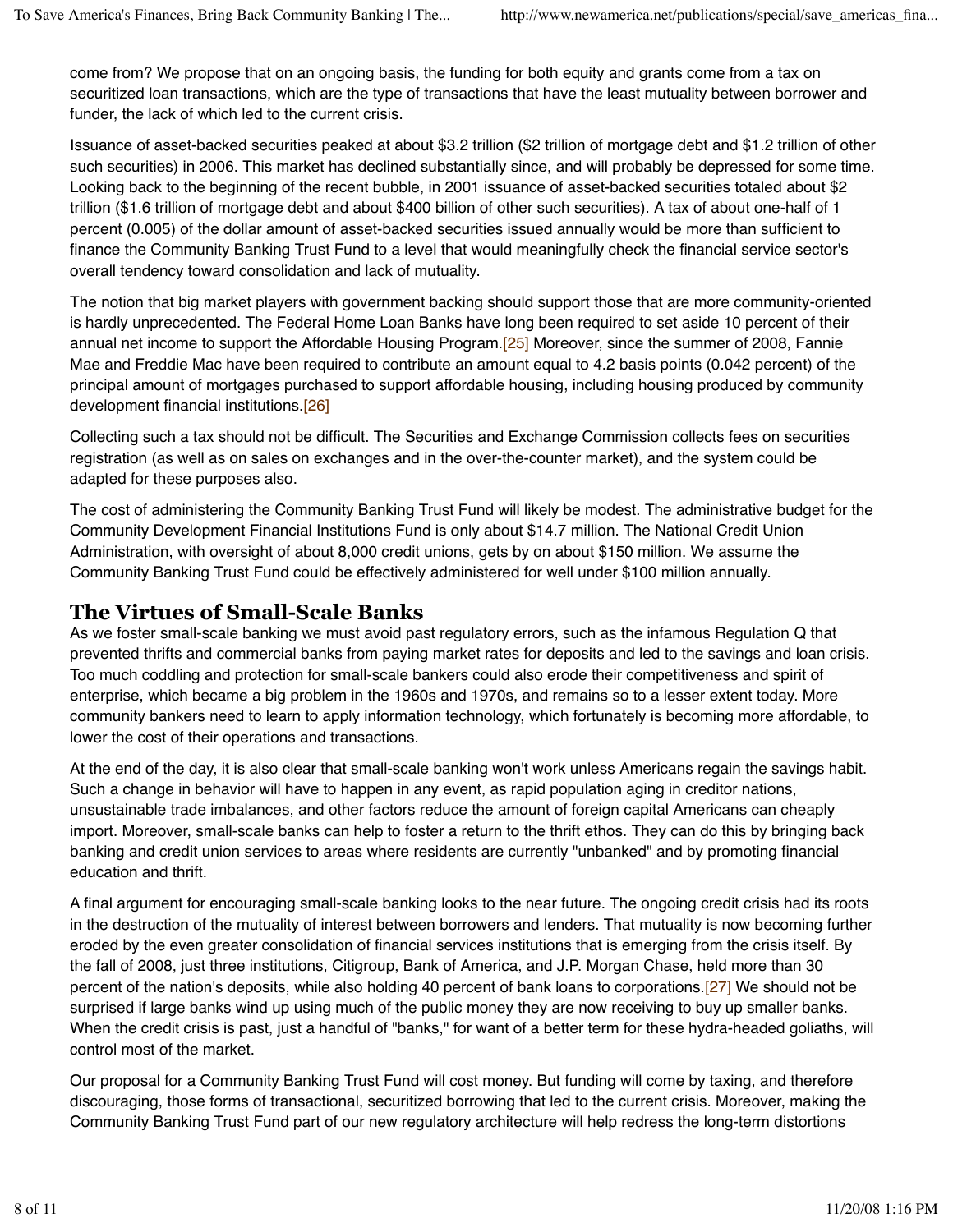caused by the massive federal investments now flowing from the Treasury to big banks -- some of them the very institutions responsible for our current troubles.

Since the Progressive Era and before, community banks, thrifts, and credit unions have served customers in a manner that promoted mutuality while also serving as a check against monopoly finance in the hands of a few money-center banks. Before the conflagration of the global financial system brought on by predatory subprime mortgage lending practices and other irrational uses of the world's savings, singing the virtues of small-scale banks might have seemed nostalgic and romantic. After the painful bursting of three financial bubbles in a decade, however, paying attention to those virtues is both essential and hardheaded.

In It's a Wonderful Life, George Bailey got to see how much poorer his world would be if he hadn't existed. Today, a world that has passed him by looks ugly indeed.

#### **Notes**

[1] Mark Landler, "U.S. Is Said to Be Urging New Mergers in Banking," New York Times, October 21, 2008.

[2] Net worth certificates were used to a limited extent in the 1980s and early 1990s. See http://www.fdic.gov /bank/historical/reshandbook/ch6altvs.pdf.

[3] The Treasury has announced that it will invest an amount equal to between 1 percent and 3 percent of risk-weighted assets—the assets on a bank"s balance sheet weighted to reflect the assets" riskiness under regulatory capital rules—but no more than \$25 billion in individual banks. The first investments, including three at the \$25 billion level, went to nine very large banks. The Treasury Department has also urged small banks to apply for Treasury preferred stock investments, and on November 17, 2008, Treasury announced a special program for banks that are not publicly traded. The application deadline for this program is December 8. http://www.treas.gov/press /releases/reports/term%20sheet%20%20private%20c%20corporations.pdf. There is also a special program for banks serving low-income communities that are certified as Community Development Financial Institutions, who will not be required to issue warrants. http://www.treas.gov/press/releases/reports/faq%20111708%20%20private.pdf. It is unclear how many smaller banks will choose to apply. The new program does not apply to Subchapter S corporations, for whom the program"s restriction on dividends (which are taxed at the shareholder, rather than the corporate, level as in a standard corporation) may make participation undesirable (see Bonnie McGeer, "Mutuals, Sub S Banks to Treasury: What About Us?" American Banker, October 22, 2008, 1), nor to banks in mutual ownership form. Making sure small banks are not disadvantaged with respect to deposit insurance is also critical. The recent actions to both temporarily increase the deposit insurance level to \$250,000 for all banks and credit unions, and to remove the cap for non-interest-bearing (mainly business) accounts in banks until December 31, 2009, are important steps in this regard.

[4] Ben S. Bernanke, "The Financial Accelerator and the Credit Channel," speech given at the Credit Channel of Monetary Policy in the Twenty-first Century Conference, Federal Reserve Bank of Atlanta, Atlanta, Georgia, June 15, 2007, http://www.federalreserve.gov/newsevents/speech/Bernanke20070615a.htm.

[5] "Small Banks' Competitors Loom Large," Southwest Economy, Federal Reserve Bank of Dallas, January/February 2004, http://www.dallasfed.org/research/swe/2004/swe0401b.html.

[6] Robert DeYoung, Community Banks at Their Best: Serving Local Financial Needs," 2004 Annual Report (Chicago: Federal Reserve Bank of Chicago 2004).

[7] Ninth Annual Survey of Senior Community Bank Executives (Grant Thornton, 2002).

[8] Grace Abbott, The Immigrant and the Community (New York: Century Company, 1917), 84.

[9] Jordan Weissmann, "Credit Unions Slowly Fill Void as Payday Lenders Leave D.C.," Washington Post, July 26, 2008.

[10] Ronald Mann, "'Contracting' for Credit," Michigan Law Review 104:899 (March 2006): 927-28.

[11] Michal S. Barr, Sendhil Mullainathan, and Eldar Shafir, "A One-Size-Fits-All Solution," New York Times,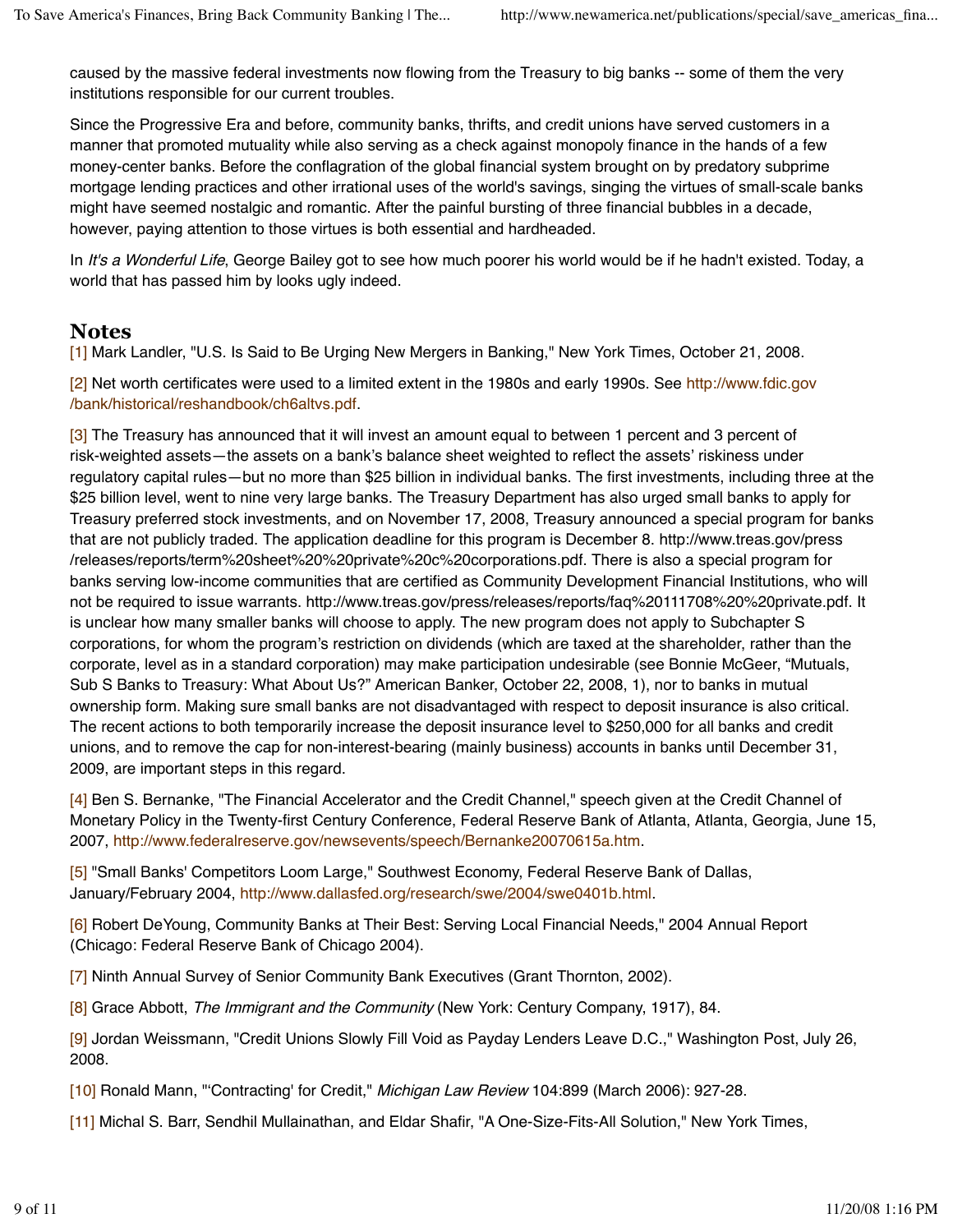December 26, 2007, http://www.nytimes.com/2007/12/26/opinion/26barr.html?scp=1& sq=michael20barr20mortgage&st=cse; see also Barr, Mullainathan, and Shafir, Behaviorally Informed Financial Services Regulation (Washington, DC: New America Foundation, 2008), http://www.newamerica.net/files /naf\_behavioral\_v5.pdf.

#### [12] See http://www.cdars.com/index.php.

[13] For example, ShoreBank in Chicago has raised over \$20 million in deposits in about a year through its high yield savings account, an Internet account that funds its Rescue Loan program to refinance Chicago borrowers out of bad mortgages. ShoreBank has been able to hold and grow these deposits even while lowering the interest rate paid from an initial 5 percent to the current 3.5 percent (http://shorebankdirect.sbk.com/).

[14] The FDIC has proposed raising insurance premiums for institutions that have high levels of secured liabilities, including Federal Home Loan Bank advances. See Federal Register 73, no. 201, October 16, 2008, 61570.

[15] This difficulty in selling loans is critically important, as no community bank funded primarily with deposits can take the interest rate risk of making the 15-year or longer fixed-rate loans that Americans are once again learning to value. While in time this situation will probably relax some, long-term support of community banking requires a continuous and reliable secondary market for these loans. That includes loans made specifically to new homeowners, those in neighborhoods that have been the focus of government support, and loans made to a broad swath of Americans of moderate income across the country.

Whatever their ultimate fate, Fannie Mae and Freddie Mac must, during this period of crisis, enhance their essential core function of buying well-designed, consumer-friendly loans from community banks and credit unions. As in the past, Fannie and Freddie must set the standards for high loan quality, while being creative in helping banks make prudent loans for both rental and owned housing. In contrast to current practice, in which a premium is paid when the servicing relationship is transferred out of the bank making the loan, banks should be strongly encouraged to retain the servicing relationship. In the short term, the Federal Housing Finance Administration, which regulates Fannie and Freddie, could immediately direct Fannie and Freddie to accelerate their purchases and improve their pricing.

[16] Others are in mutual form, which, as with credit unions, means they do not have stock to sell, but rather obtain their capital by holding on to retained earnings, a very slow way to build a capital base.

[17] Although we present it here as a separate entity, the Community Banking Trust Fund could be also structured as a program within the CDFI Fund. This has the advantage of building on a structure already in place that has extensive experience with financial institutions of all sizes and types.

[18] Net worth certificates were used to a limited extent in the 1980s and early 1990s. See http://www.fdic.gov /bank/historical/reshandbook/ch6altvs.pdf.

[19] "Community credit union" is, in contrast, a designation conferred by the National Credit Union Administration. Whether it is being conferred too broadly is a matter of debate that should be incorporated into the discussion about the community bank designation.

[20] Contrary to assertions by a group of conservative critics, the Community Reinvestment Act was not the cause of the ongoing financial crisis. See Michael S. Barr and Gene Sperling, "Poor Homeowners, Good Loans," New York Times, October 17, 2008; and Robert Gordon, "Did Liberals Cause the Sub-Prime Crisis?" The American Prospect online, April 7, 2008, http://www.prospect.org/cs/articles?article=did\_liberals\_cause\_the\_subprime\_crisis. A recent study finds that default rates on subprime mortgages made by traditional banks, often in response to the Community Reinvestment Act, have performed far better than those made through brokers. See Lei Ding, Roberto G. Quercia, and Janneke Ratcliffe, "Risky Borrowers or Risky Mortgages," Center for Community Capital, University of North Carolina, October 2008, http://www.ccc.unc.edu/documents/RiskyBorrowers\_RiskyMortgages\_1008.pdf.

[22] Treasury investments are, however, limited to a maximum of \$25 billion per institution.

[23] In the aggregate, bringing the 7,777 banks and thrifts with under \$1 billion in assets to a 13 percent capital ratio would require approximately \$35 billion; the 481 between \$1 billion and \$5 billion would require approximately \$21 billion; the 7,972 credit unions would require about \$17 billion. Because these are aggregate numbers, they do not